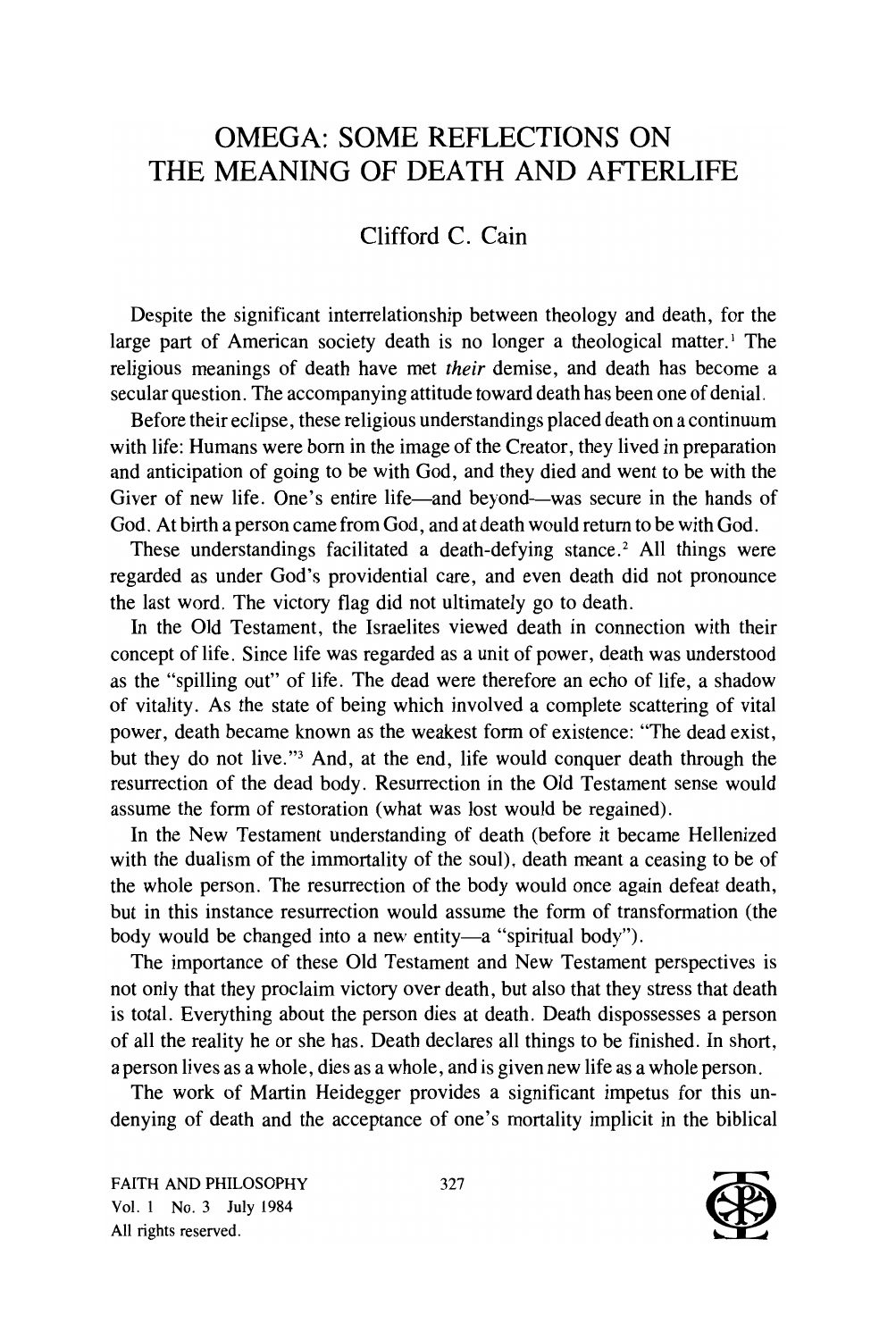perspective. For Heidegger, dying means "going-out-of-the-world and losing one's Being-in-the-world."5 Death is an existential phenomenon which means "ending" [for Heidegger, the "ending" of "Dasein" (i.e., of Being-in-the-world)], the ending of living. Death is therefore a natural phenomenon of life. It is part and parcel of life. It stands before all humans as something impending. There is the ever-present possibility of death. Heidegger captures this understanding with the point, "As soon as man comes to life, he is at once old enough to die."<sup>6</sup> Or, as Daniel Day Williams has put it, "God created a good world of finite things, and death is one mark of that finitude."7

Since the death of others is something that a person notes or directly experiences, he or she can accept death as an undeniable "fact of experience." "It is an expected and integral part of life."8 Because personal existence is essentially existence with others (social existence), the person gains an awarenes of his or her own mortality. And those who work with dying persons (e.g., the caregiving minister) are confronted blatantly by their own mortality.9 Thus, the death of others reminds one that he or she will die, and consequently, that his or her time is limited.

Rudolf Bultmann developed this theme of Heidegger's in a useful way: Bultmann recognized that a person gains consciousness of his or her own mortality in sharing life with others and experiencing the death of some of the others. He went on to suggest that the acceptance of the inevitability of one's own death is the impetus for true living in the present. Bultmann termed this true living "authentic existence." According to his perspective, a person cognizant of his or her own eventual death is moved to find his or her authentic existence by being dependent upon God rather than by seeking security in his or her own resources. "The authentic life means the abandonment of all self-contained security."<sup>10</sup>

Bultmann regards the resurrection of the dead as a myth. He contends that it has little to do with standard assumptions about the afterlife. Rather, the resurrection myth is concerned with producing a quality of life ("authentic existence") *now* in the present. The meaning behind the myth of resurrection, then, is that the quality of eternity is present now in the love which trusts God and God's goodness. And because God is trustworthy, complete trust in God brings a person to authentic existence. For Bultmann, as for others,<sup>11</sup> the character of God is the central point here and not whether mortals have an essence that survives death.

The New Testament speaks of authentic existence as "life in faith" or "life after the Spirit," and these must be based on faith in the grace of God. Paul Irion's words make an unintended contribution to the discussion: "The resurrection in New Testament understanding is not so much for the making or remaking of new substances as it is the creation of a new relationship with God."12 This "new relationship" in the context of authentic existence is not *post-mortem,* but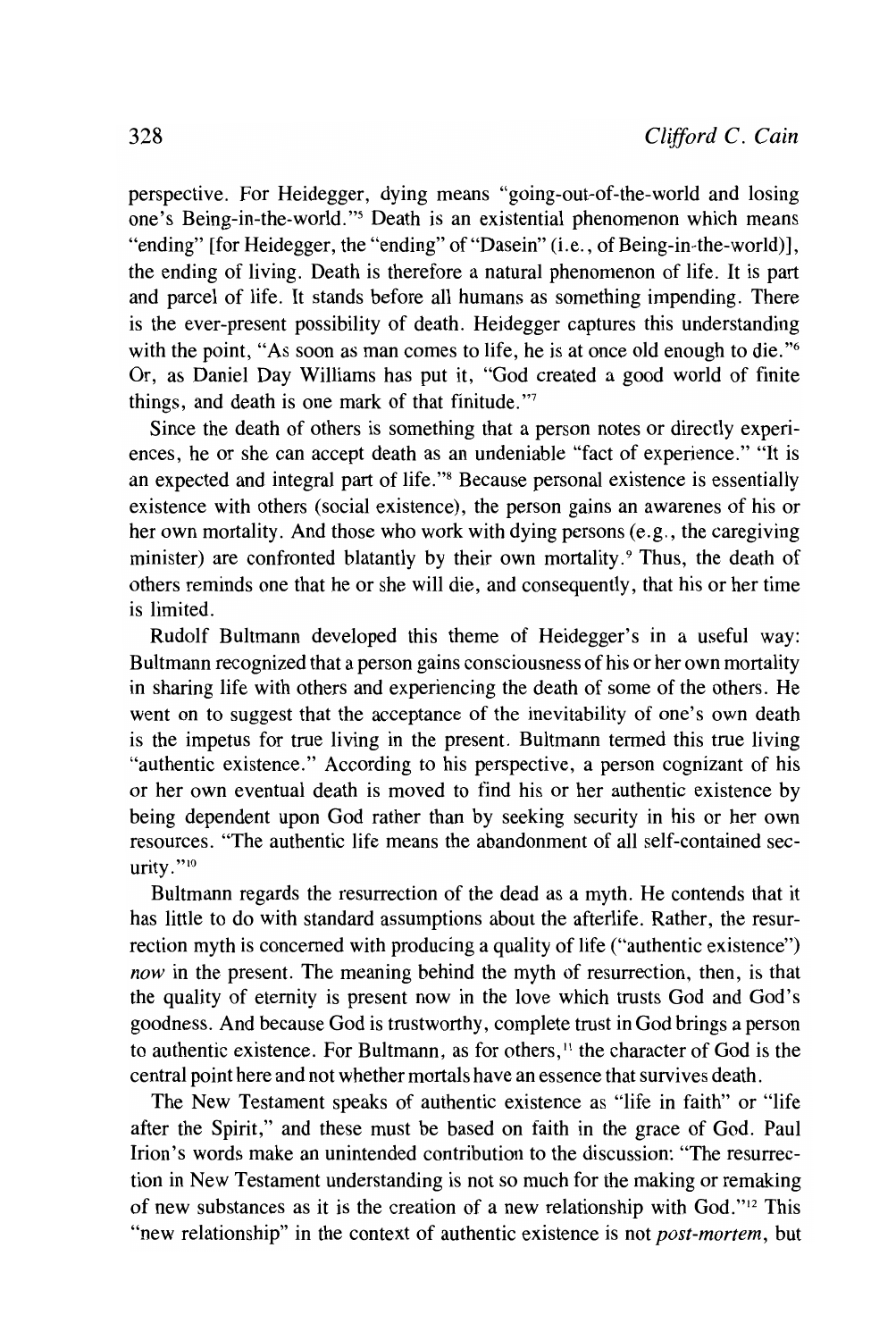existential.

This same emphasis upon the present is voiced by John Robinson in his book, *The Body: A Study in Pauline Theology.* 13 Although he indicates that the *completion* of the transformation must wait until the *parousia,* he argues that "the resurrection of the body starts at baptism, when a Christian becomes 'one Spirit' (i.e., one spiritual body) with the Lord (I Cor. 6:17) and 'puts on (the body of Christ)' (Gal. 3:27), 'the new man' which'has been created' (Eph. 4:24) and 'is being renewed... after the image of him that created him.' (Col. 3:10)."<sup>14</sup>

For Daniel Day Williams, scriptural passages such as Romans 6: 11, Colossians 3:3, and John 17:3 are assertions of resurrection life as present experience.<sup>15</sup> Even though they also anticipate the future being with God, and although the symbol of resurrection points to life beyond physical death, they affirm that new life begins now.

In fact, the Gospel according to John pushes the future life to the margin and emphasizes the presence of eternal life now. Believing in Jesus now and having the Spirit's "new birth" brings "new life," which is eternal life (3:15; 5:24; 11: 1-44). Jesus brings eternal life to the present. Resurrection is not a future event for the dead, but a present possibility for those who believe that Jesus himself is resurrection and life  $(11:25)$ . The event of Jesus "opens the choice of eternal life or continued existence as living dead. "16 The overriding concern for the Gospel according to John, then, is the quality of existence and not its quantity. Eternal life is not extended existence or simply something that never ends.

Rosemary Ruether, in her study of "the resurrection of the dead and the life everlasting, "17 observes that from the first century to the sixteenth, Christianity regarded the present world as a trial or testing for the soul. The present world was merely and primarily regarded as a place of sojourn for the pilgrim who was estranged from the higher, heavenly world. Then with the Renaissance came a shift in consciousness. This earth was regarded as home, and existence upon it had meaning as true life. As a result, the present world became the arena of human fulfillment.

In the same way, in nineteenth and twentieth-century theology (roughly from Schleiermacher to Tillich), one notices a bent toward the communion of the finite with the infinite and the temporal with the eternal. This communion is seen not in terms of a literal eschatology of life after death, but as a quality of life in relationship to the eternal here and now.

What this means in biblical language is that the Spirit offers the possibility of new life which is opened up by faith (Gal. 5:16,25; Rom. 8:14). The fruits of the Spirit (Gal. 5:22) are characteristic of the new life. "Eternal life-love, joy, peace, freedom--[is] already present."<sup>18</sup> And so, faith involves a "working through love" (Gal. 5:6), and this means being a new creation (Gal. 6:15). This new life is given now, not after death (II Cor. 5:17; John 5:24).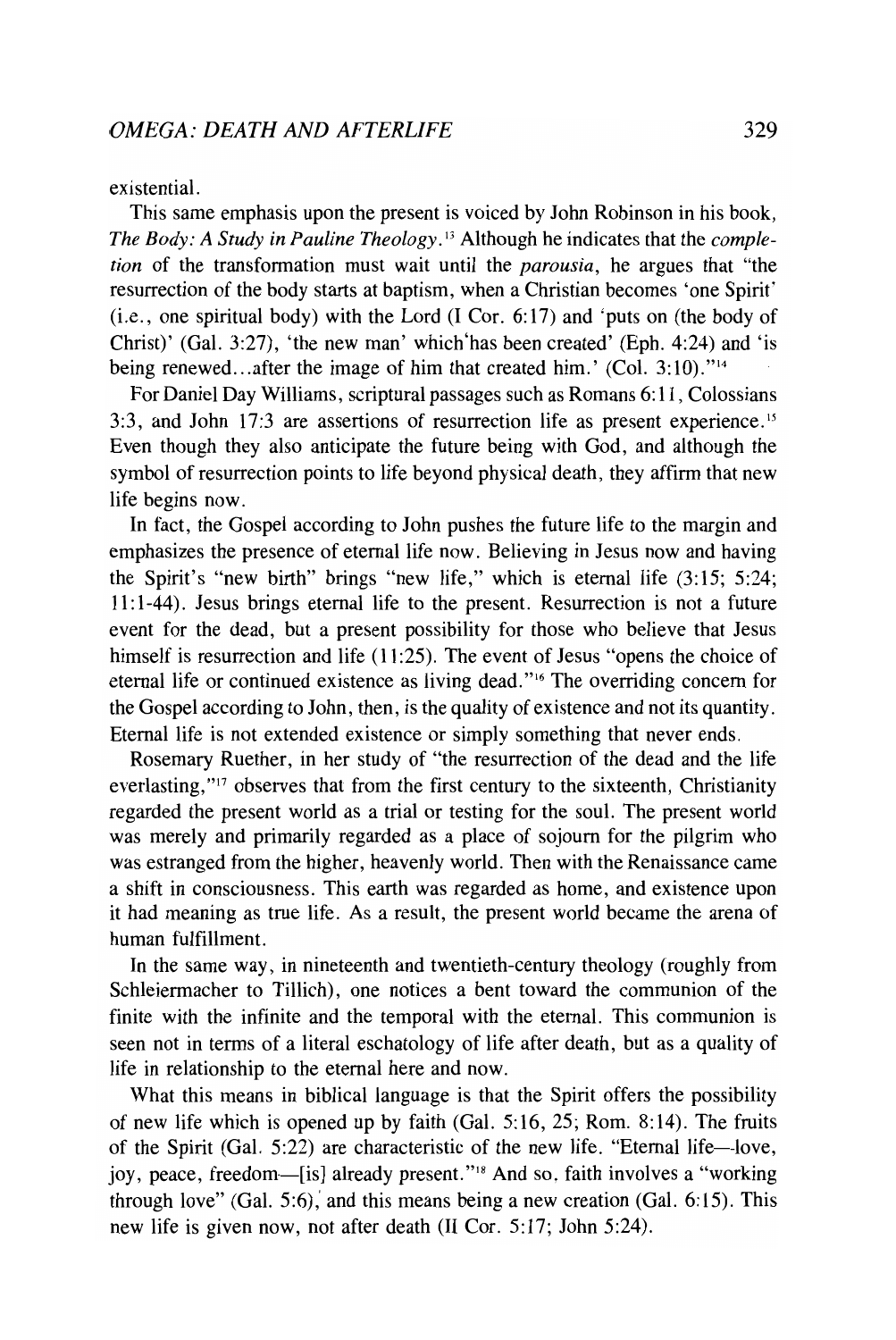As a result, a means of coping with the fear of death has been provided. The existentialist theme is that the honest confrontation of death and the apprehending of authentic existence are bound together. Authentic existence-true living, renewed life, fruitful living, new life—means a life thoroughly involved in a faithful relationship with God. Resurrection has as its primary purpose the production and enabling of such faith, and as its result, the signifying not of death, but life.

Carl Braaten, however, has questioned the "good news" of such an understanding. 19 According to his view, the core of Christian eschatology is the victory of God over the last enemy of life-death itself. Eternal life *is* present now, *but*  life beyond death is given by God to a fulfilling future (Rom. 4:17). On the contrary, Bultmann and friends contend that death is absolute; and therefore, existence is given an absolute meaning. The future dimension of new life is eclipsed by its present reality. Braaten wants to argue that existence is not divested of all meaning by removing the absoluteness of death through an affirmation of an afterlife. He does assert that eternal life is present now, but still maintains the traditional view of a final victory over death and an absolute fulfillment of meaning in the *future* life.

Paul Irion has suggested that the hope for the resurrection is the means by which the Christian copes with death.<sup>20</sup> Ernest Becker insists that the affirmation of the transcendent is the only way to conquer death.<sup>21</sup> So does Liston Mills.<sup>22</sup> The basic line of argument in Braaten, Irion, Becker, and Mills is that death makes one question the audacity of any statement about the goodness of life. Death has the "last say." Death brings to the surface the deep dilemma of life: Life is most often not just; so is it really worth it? Do human efforts have a real meaning and value? Does anything finally count? From whence comes ultimate fulfillment? Death, then, is an evil to be overcome.

The Christian tradition gives an assurance of the conquest of death. The Christian faith meets death with the affirmation that God overcomes this threat to fulfillment by the resurrection of the body and eternal life with God. All life is brought to judgment and fulfillment in God's kingdom. Human existence is thus put in a perspective which transcends the "final curtain" of death. Life comes through death (Phil. 2:6f). Resurrection can only come *through* death; and in resurrection, life conquers death.

Consequently, death does not hold the winning hand. Good wins out, justice prevails, love triumphs. There is a victory for those things which give life meaning.

Implicit in all of this is the necessity of transcendence. Becker affirms that death summons human beings to the gate of transcendence or despair.<sup>23</sup> But given the necessity of transcendence, it is still incumbent to define that transcendence. Must transcendence be defined in the traditional terms of resurrection of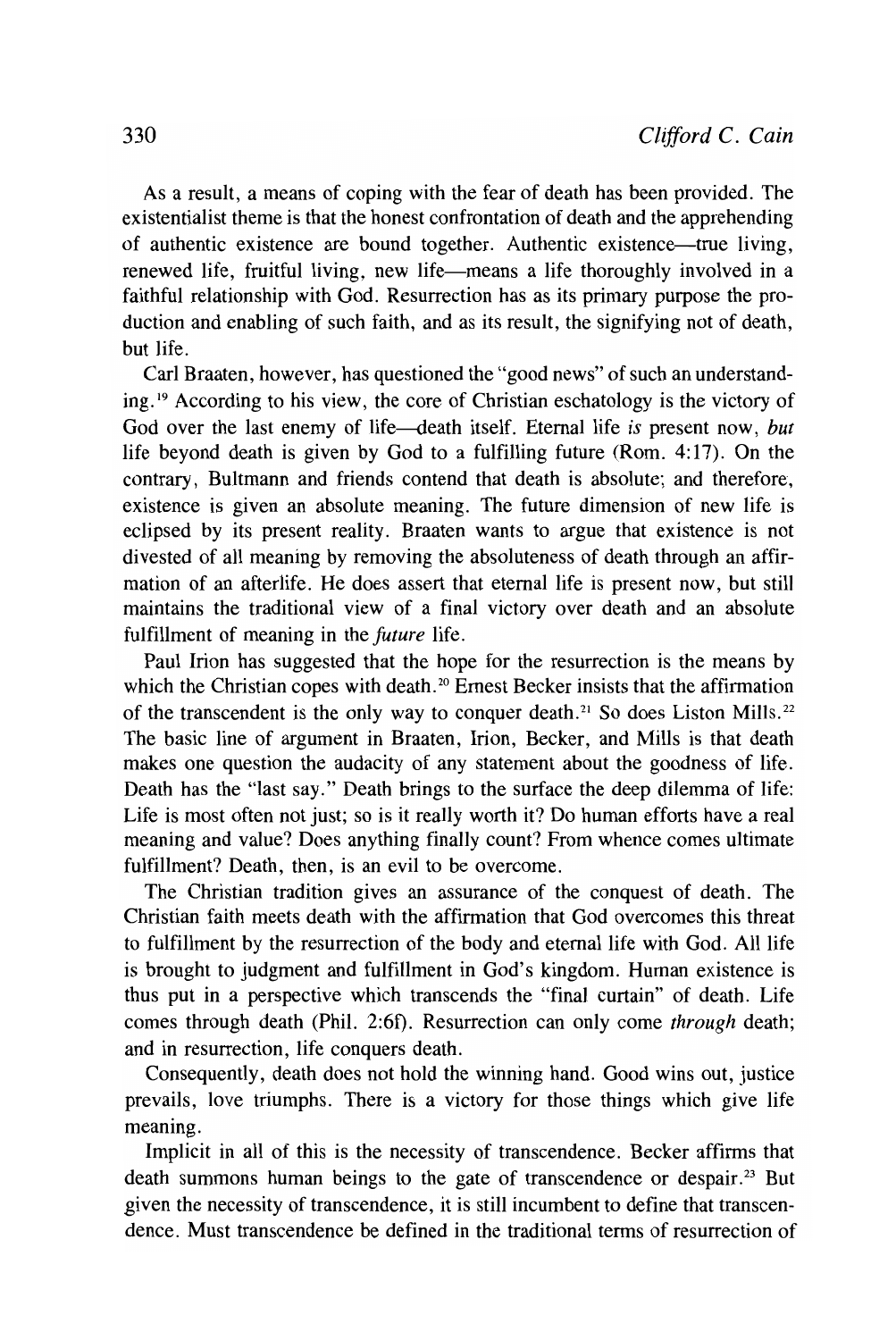the body and eternal life with their traditional meanings intact? Is there an understanding of eternal life which preserves a notion of transcendence and is still consistent with an emphasis on present existence? Is the only triumph of life over death a matter of literal prolongation of the conscious self beyond the grave? Is there a way of marrying two apparent opposites-Christian faith with its need for transcendence in the future and the existentialists' need for authentic living in the present?

The philosopher Alfred North Whitehead has provided a seminal idea which may be termed the "eternal return."<sup>24</sup> Because of his metaphysical view, Whitehead believed that a person "perishes subjectively" but is "immortal objectively. "25 This understanding views both life and death as occurrences in relationship with God. Life is lived in response to the goodness of God, and persons are lured by God's love to do God's will (i. e., God's intentions for the world). Death marks the conclusion of life, but after death, persons remain "stubborn facts. "26 For at death, the goodness of the person returns to God and enhances the divine life (the eternal return). The quality of the life that ended, the "trueness" of the existence (its genuineness and authenticity) pleases God, makes God joyful. And the person is valued, appreciated, celebrated, and remembered by God. For the goodness in that person reflects that he or she has responded positively and appropriately to God's goodness and grace. God has loved that person; and that person has loved others, rejoicing with those who rejoiced and weeping with those who wept (Rom. 12:15). Since that person has sought to live life in qualitatively meaningful ways, then that person has lived authentically. And, as Daniel Day Williams describes it, "Every achievement of good, of value, of meaning increases the richness in God's being. "27

Humans' "survival" after death, their "afterlife," then, depends not on a literal resurrection or a soul existing in bliss in heaven; rather, it depends upon the fact "that everyone is called by God to a unique and eternal relationship with Himself."<sup>28</sup> For God exercises a "tender care that nothing be lost."<sup>29</sup> Death is followed by a "going to be with God," a "meeting with God," but certainly not in the traditional sense. As the Psalmist declares, "Afterwards Thou wilt take me in glory (73:25)." "The Psalmist believes that God will care for him in death as in life, that he will be present to him. "30 Therefore, "nothing can separate us from the love of God (Rom. 8:39)," and "whether we live or whether we die, we belong to God (Rom. 14:8)." As a result, love is not destroyed in the face of, or by the fact of, death.

And the deceased has "eternal life"-not eternal life in the traditional understanding, but rather, in light of God's remembering that person. He or she is an eternal memory in God's mind and a participant in God's life. This is not a dualistic understanding of life after death, for the soul does not leave or escape from the body to fly or flee to eternal rest with God. The whole person-an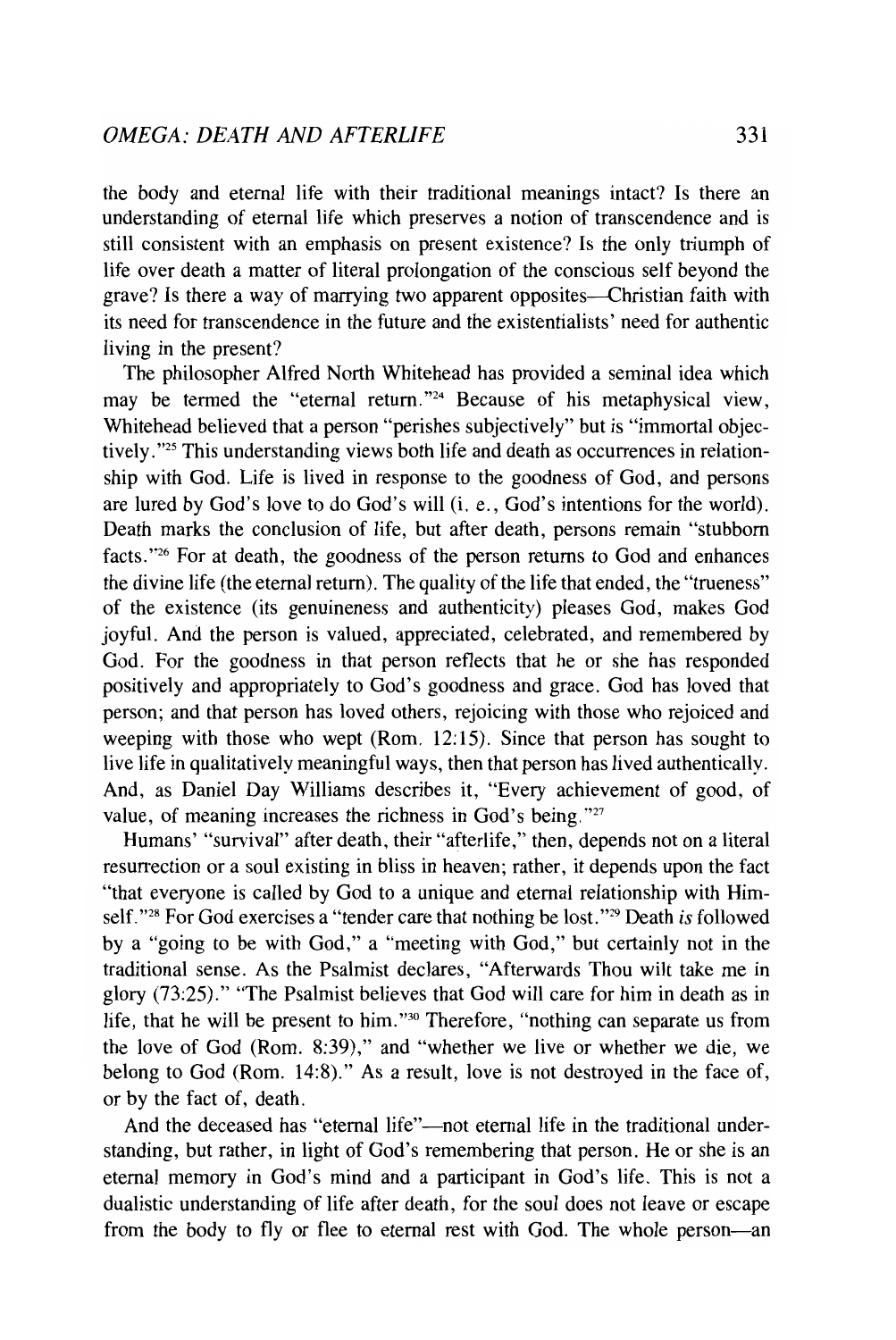embodied soul-has ceased to live. The total person is subject to the rule of death.

Nor is it an understanding of the resurrection of the body, whether rejoined by the soul in restoration or transformed into a new "heavenly body." Rather, according to this view, the literal resurrection of the body is not a historical fact. This new understanding of "resurrection" does not mean that the dead get back what they lost through death; for it is neither reinstitution nor reappearance.

In a certain sense, this new understanding could be termed "immortality," but not in the dualistic mode of the traditional perception. The concept involves "immortality" in the sense that the deceased is not ever forgotten by God. Death is not the "end" of the person, for he or she "lives on" in the memory and life of God.

James Lapsley comments on the subject of salvation to the same end. "Life after death" or "immortality" may be substituted for his word "salvation."

Salvation refers primarily to the preservation in the mind of God of the values realized in the lives of persons. What is saved is not the entity of the person (whether conceived in bodily or spiritual terms), but rather his personhood (i. e., the qualities... of his person [that] represent the contribution he has made to the stream of life). These qualities are preserved as active dimensions in the life of God, contributing to his development.<sup>31</sup>

Eternal life is ultimately salvation in the life of God. One is able to face death as the natural conclusion to his or her life because ultimately one's personal values, goodness, and loving qualities will be retained in the divine life.

And what about ultimate fulfillment? Daniel Day Williams expresses an answer in this way:

Certainly we are not to think of the new life with God as an indefinite extension of this creaturely existence. No, it is our participation in the ongoing life of God. It means that what counts in human life is not lost or wasted or rejected. 32

Mortals have a transcendent dimension, and because of this, will be fulfilled.

Does this mean that there is no Last Judgment? No, it does not; but the "judgment" is different from the traditional comprehension. "Judgment" customarily refers to the end of time when Jesus will come again to evaluate the living and the dead according to their good or evil deeds. The result is one of two destinations: The righteous, good people will go to eternal glory (to be with God in blessedness and eternal bliss); the wicked, evil people will be sent to perpetual punishment (to be with the Devil in eternal damnation and fiery torment).

"Judgment" in the new interpretation is significantly different. But there *is*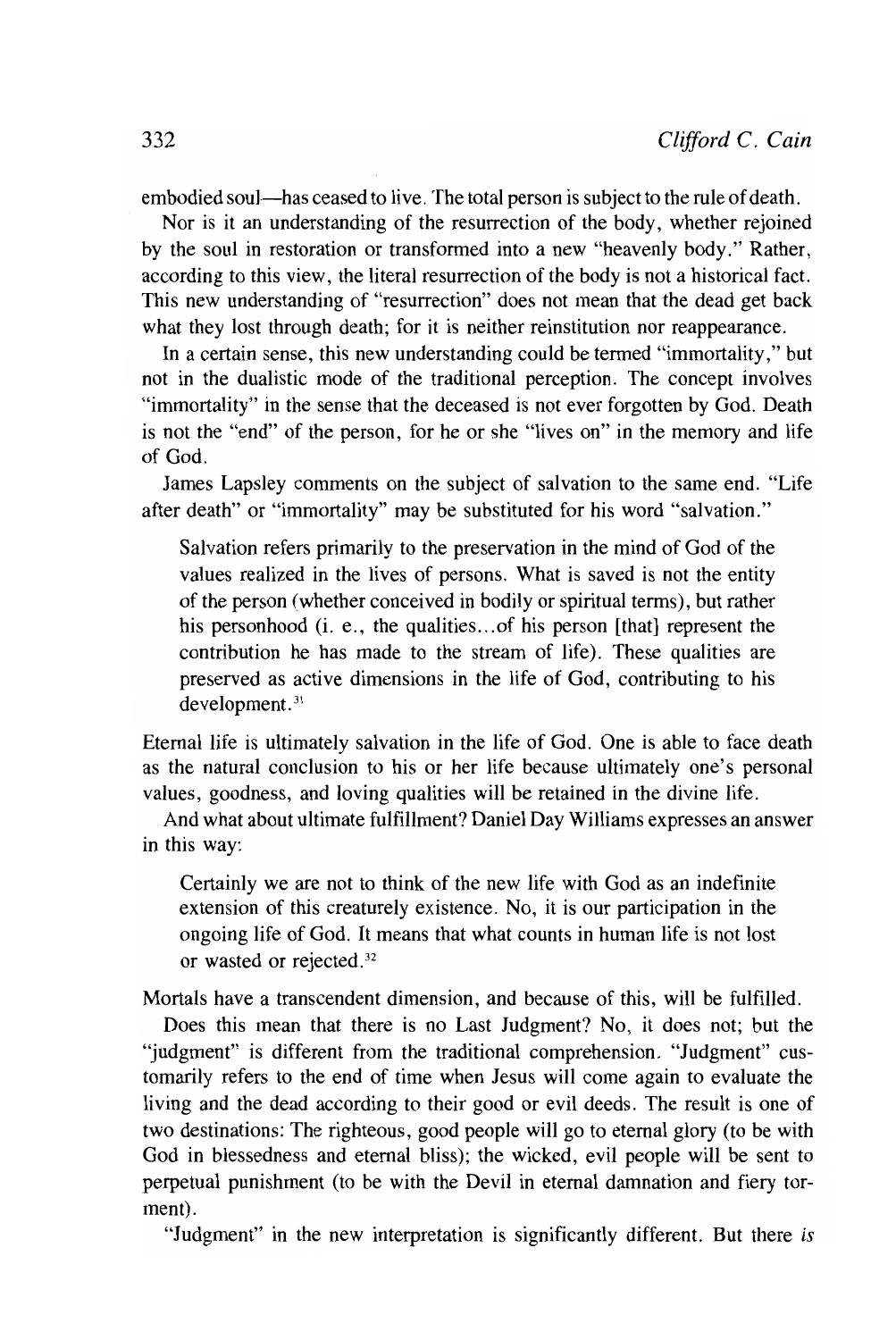## *OMEGA: DEATH AND AFTERLIFE* 333

judgment. The affinnation of any understanding of eternal life must include judgment. In Søren Kierkegaard's words, "Immortality means judgment, for it is the meeting of human and divine. "33 The new understanding of judgment takes the fonn of the separation of the good in a person from the bad. As mentioned previously, the good goes to God and becomes a stimulating and remembered part of God's life. The bad disappears into nothingness. This means that eternal life is not a self-centered, selfishly hedonistic, narcissistic, everlasting enjoyment. But instead, as with Dante's *Divine Comedy,* it is a rejoicing in the vision and sharing of God.

To look at this from another angle, Irion's distinction between *sarx* and *soma*  or between *sarx* and *pneuma* may be introduced. <sup>34</sup>*Sarx* refers to the whole person in the state of separation or alienation from God. *Soma* and *pneuma,* although etymologically referring to different dimensions of the totality of a person, refer to the whole person in positive relationship to God. Thus, *sarx* on the one hand, and *soma* and *pneuma* on the other, represent two opposing qualities of relationship with God. The corpse of a deceased person represents both perspectives. In an analogous way to the discussion on judgment, then, *sarx* symbolizes that which will evaporate into nothingness (the bad in a person), and *soma* and *pneuma* symbolize that which will return to God (the good in a person).

Two objections may be raised to this understanding of death and afterlife. First, because in this notion of afterlife the whole person is not "alive" in the strict sense of the word, the case may be set forth that this would not constitute an adequate or satisfactory fulfillment, and that therefore one ought to adopt a narcissistic life style before it is too late. Prudence would hedonistically seem to tell one to get all he or she can in life-while it can still be gotten.

However, this "advice" or philosophy would not constitute wisdom, but sin. Getting all one can (as a result of the confrontation with one's own mortality) would involve a quest for tangible realities, for temporary pleasures and meanings, and the clinging to transitory objects. **In** doing this, a person would shut out the eternal presence of God from his or her life (and this would constitute alienation*sarx-sin).* Faithful living and authentic existence involve obedience and a resolve to trust in God alone. This requires self-commitment, not self-service.

Second, one may conclude that this concept of death and afterlife is no different from a secular viewpoint. And therefore, it is not Christian.

Modem secular mentality sees humans as the unity of mind and body. The mind is a function of the body, and a person's consciousness is a product of physical function alone. Because of this, all of a human being's nature is reduced to material dimensions. As a result, there are no transcendent elements in humankind.

This secular viewpoint is obviously different from the traditional view of Christianity (i.e., the whole person not only dies, but also the whole person is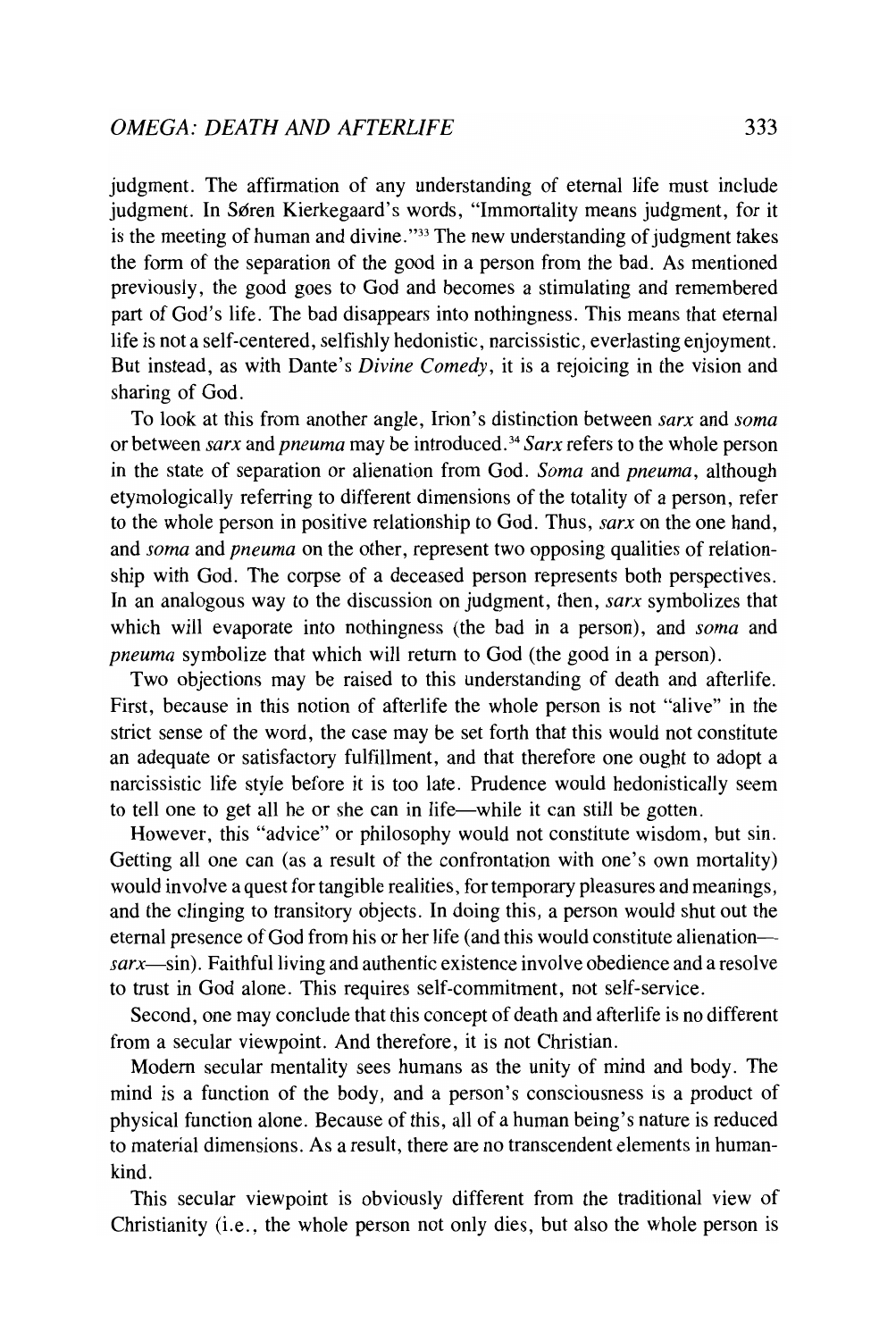given new life); and it also diverges from the concept of eternal return. A transcendent element *is* present in the concept of death and afterlife being proposed. It has been described earlier as the return of the goodness in a person to God and a fulfillment that is completed. This means that death does not have the final say nor is death ultimately the "final curtain." Although death is the end of life as one knows it and lives it, there is still the eternal return which transcends death, thereby conquering it.

To summarize briefly, in facing death and accepting it, one finds meaning in life through authentic existence. In recognizing and affirming eternal life as reinterpreted in this discussion of afterlife, one can find ultimate meaning in life and fulfillment through participation in, and being remembered by, the divine Reality.

One final thought-a humbling and cautious thought-must be expressed. *Any* understanding of the meaning of death and conception of afterlife is ultimately a matter of faith. For it is an acknowledgment of one's utter dependence upon God.

*Franklin College* 

## **NOTES**

1. Robert J. Fulton and Robert Bendiksen, *Death and Identity* (Bowie, MD: Charles Press Publishers, Inc., 1976), pp.3-4; Liston O. Mills, ed., *Perspectives on Death* (Nashville: Abingdon Press, 1974), pp. 7-11.

2. Paul E. Irion, *The Funeral: Vestige or Value?* (Salem, NH: Arno Press, 1977), p. 22.

3. MiIls, *op. cit.,* p. 20.

4. This statement categorically rules out any form of dualism, whether it be the notion that body and soul are separated at death and then rejoined as new life in an exact reproduction of present life or that the soul is joined in a new body to provide an utterly different identity. For example, Elisabeth Kübler-Ross's dualistic statement, "There is no total death. Only the body dies. The self or spirit...is eternal," is punctured [see E. Kubler-Ross, *Death: The Final Stage of Growth* (Englewood Cliffs, NJ: Prentice-Hall, Inc., 1975), p. 161].

5. Martin Heidegger, *Being and Time,* trans. by John Macquarrie and Edward Robinson (New York: Harper and Row, 1962), p. 281.

6. *Ibid.,* p. 289.

7. Daniel Day Williams, *The Minister and the Care of Souls* (New York: Harper and Brothers, 1961), p. 139.

8. Kiibler-Ross, *op. cit.,* p. 117.

9. David Barton, ed., *Dying and Death:* A *Clinical Guide for Caregivers* (Baltimore: Williams and Wilkins, Co., 1977), pp. 72-73.

10. Hans Werner Bartsch, ed., *Kerygma and Myth:* A *Theological Debate* (London: S. P. C. K.,